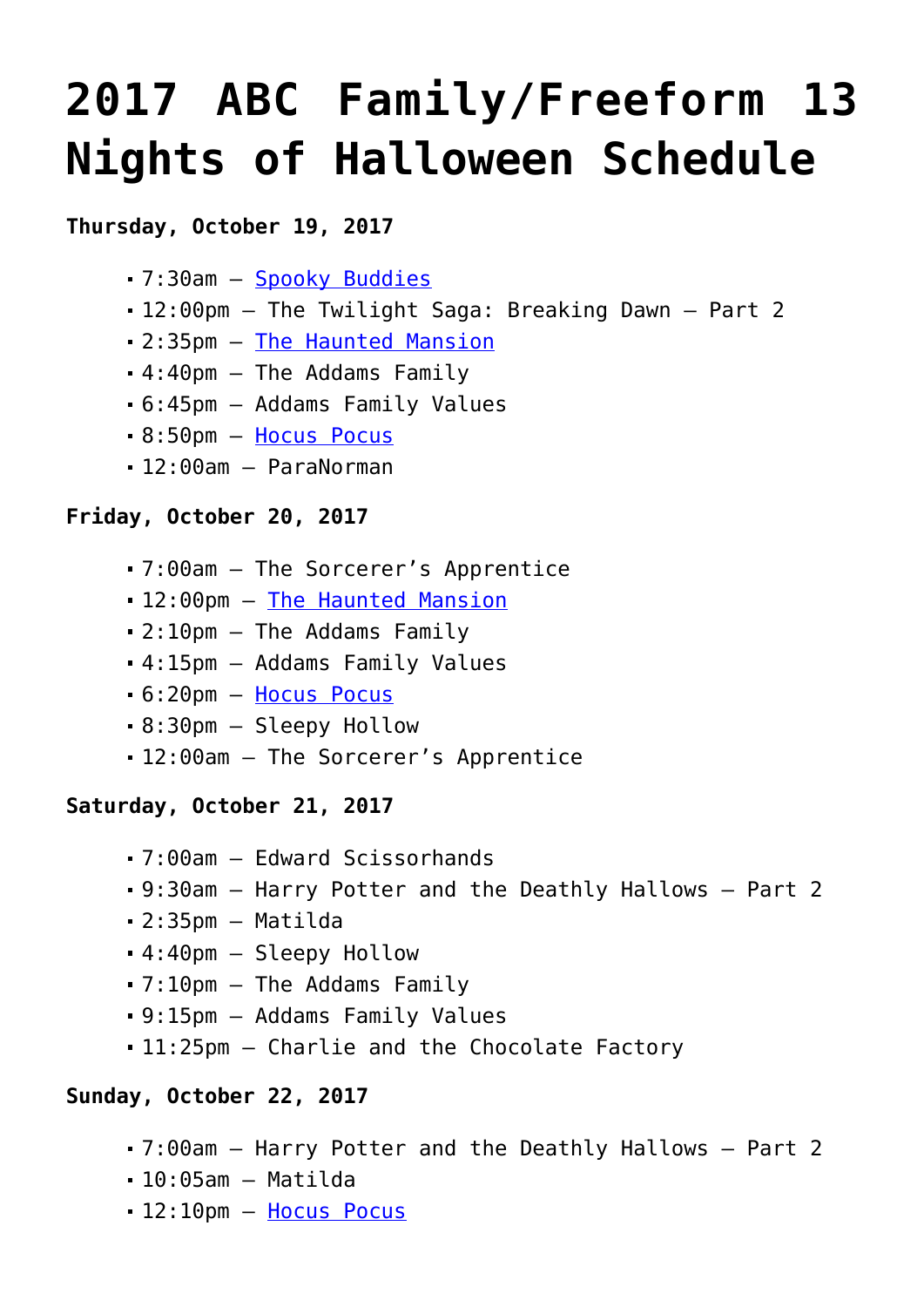- 2:20pm Charlie and the Chocolate Factory
- 5:00pm The Addams Family
- 7:05pm Addams Family Values
- 9:15pm – [Hocus Pocus](http://www.halloweenmoviesontv.com/halloween-movies-a-to-z/hocus-pocus-1993/)
- 11:25pm Alice in Wonderland (2010)

#### **Monday, October 23, 2017**

Tim Burton Marathon

- 7:30am Frankenweenie
- 11:00am Edward Scissorhands
- 1:35pm Alice in Wonderland
- 4:10pm Dark Shadows
- 6:50pm Sleepy Hollow
- 9:20pm The Nightmare Before Christmas
- 12:00am Frankenweenie

### **Tuesday, October 24, 2017**

- 7:00am Edward Scissorhands
- 1:00pm – [The Haunted Mansion](http://www.halloweenmoviesontv.com/halloween-movies-a-to-z/the-haunted-mansion-2003/)
- 3:00pm The Nightmare Before Christmas
- 4:40pm The Addams Family
- 6:45pm Addams Family Values
- 8:50pm – [Hocus Pocus](http://www.halloweenmoviesontv.com/halloween-movies-a-to-z/hocus-pocus-1993/)
- 12:00am Teen Witch

### **Wednesday, October 25, 2017**

- 7:30am Teen Witch
- 11:30am Twilight
- 2:25pm The Addams Family
- 4:30pm Addams Family Values
- 6:35pm – [Hocus Pocus](http://www.halloweenmoviesontv.com/halloween-movies-a-to-z/hocus-pocus-1993/)
- 8:45pm Men in Black
- 12:00am Bewitched

#### **Thursday, October 26, 2017**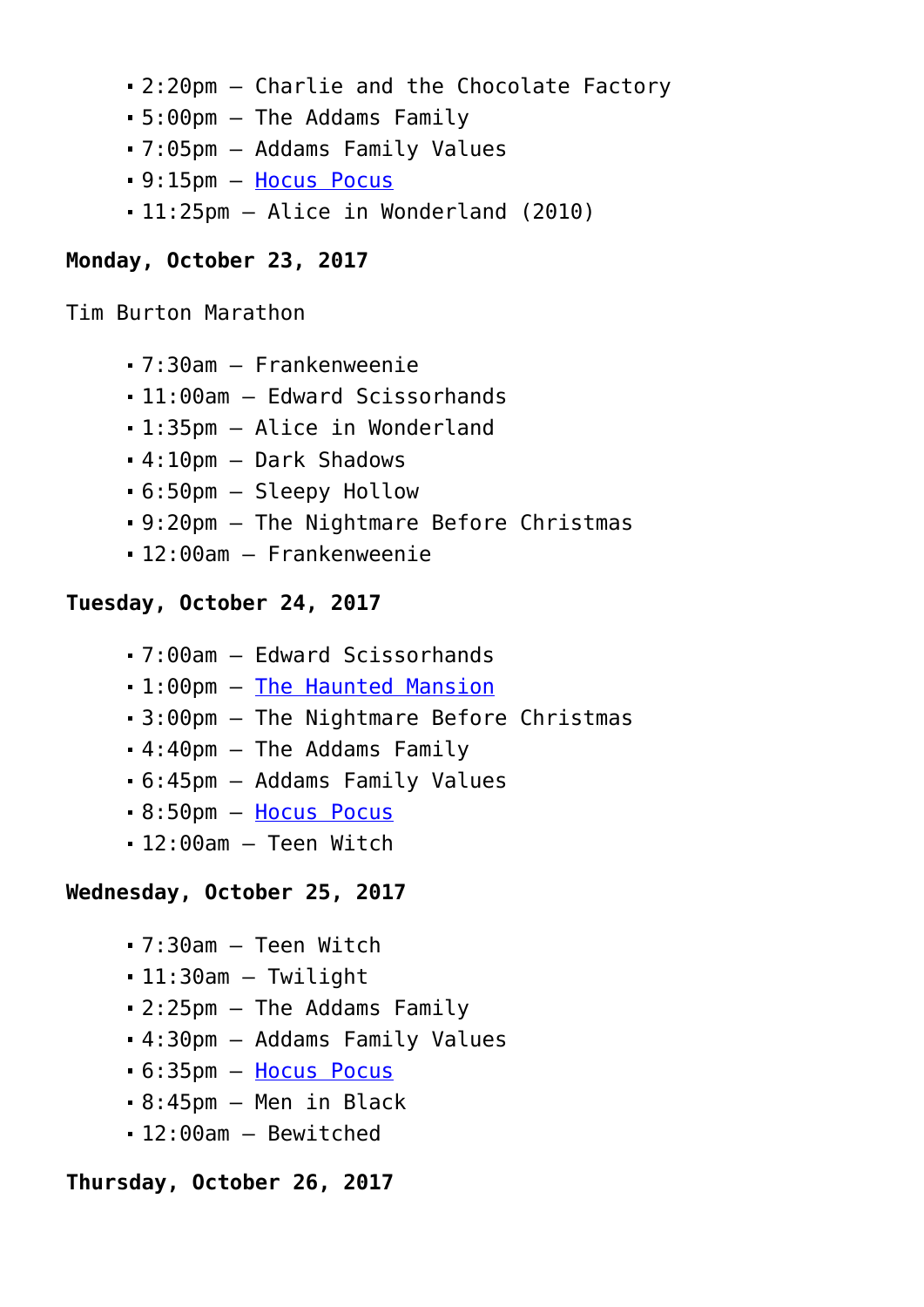- 7:00am Last Man Standing: Halloween Special
- 7:30am R.L. Stine's Monsterville: Cabinet of Souls
- 11:30am Bewitched
- 1:30pm – [The Haunted Mansion](http://www.halloweenmoviesontv.com/halloween-movies-a-to-z/the-haunted-mansion-2003/)
- 3:35pm Sleepy Hollow
- 6:05pm Men in Black
- 8:20pm Dark Shadows
- 12:00am [The Haunted Mansion](http://www.halloweenmoviesontv.com/halloween-movies-a-to-z/the-haunted-mansion-2003/)

## **Friday, October 27, 2017**

- 7:00am Dark Shadows
- 12:00pm Sleepy Hollow
- 2:25pm – [Hocus Pocus](http://www.halloweenmoviesontv.com/halloween-movies-a-to-z/hocus-pocus-1993/)
- 4:35pm Men in Black
- 6:50pm The Addams Family
- 8:55pm Addams Family Values
- 12:00am [Hocus Pocus](http://www.halloweenmoviesontv.com/halloween-movies-a-to-z/hocus-pocus-1993/)

## **Saturday, October 28, 2017**

- 7:00am – [Spooky Buddies](http://www.halloweenmoviesontv.com/halloween-movies-a-to-z/spooky-buddies-2011/)
- 9:05am R.L. Stine's Monsterville: Cabinet of Souls
- 11:10am The Addams Family
- 1:20pm Addams Family Values
- 3:30pm The Nightmare Before Christmas
- 5:10pm – [Hocus Pocus](http://www.halloweenmoviesontv.com/halloween-movies-a-to-z/hocus-pocus-1993/)
- 7:20pm Disney•Pixar's Monsters, Inc.
- 9:25pm Disney•Pixar's Monsters University
- 11:55pm ParaNorman

## **Sunday, October 29, 2017**

- 7:00am R.L. Stine's Monsterville: Cabinet of Souls
- 9:10am ParaNorman
- 11:20am The Nightmare Before Christmas
- $-1:00$ pm Hook
- 4:15pm Disney•Pixar's Toy Story of TERROR!
- 4:45pm Hocus Pocus